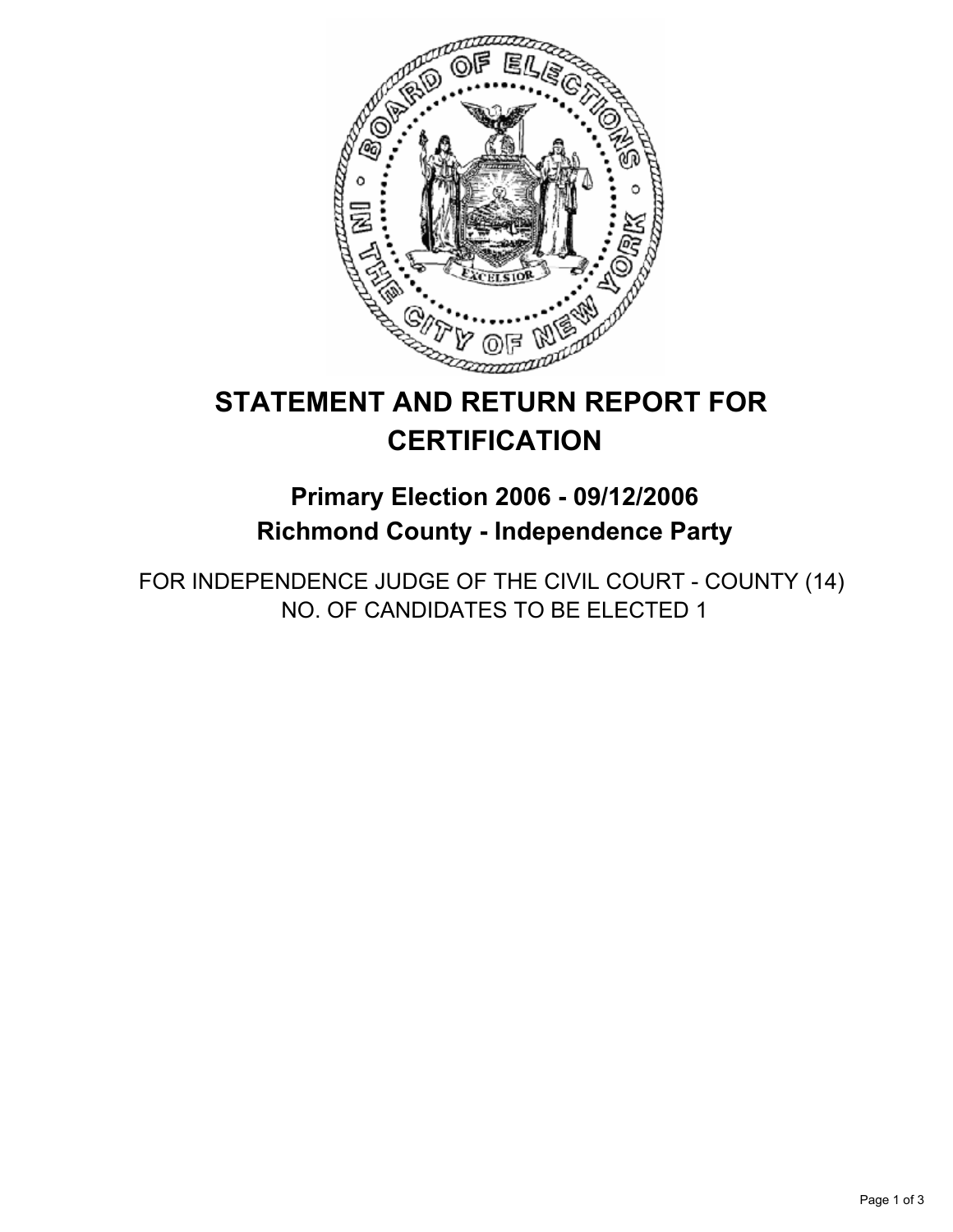

# FOR INDEPENDENCE JUDGE OF THE CIVIL COURT - COUNTY (14) NO. OF CANDIDATES TO BE ELECTED 1

# **ASSEMBLY DISTRICT 60**

| <b>EMERGENCY</b>   |    |
|--------------------|----|
| ABSENTEE/MILITARY  |    |
| AFFIDAVIT          |    |
| KIM DOLLARD        | 51 |
| RALPH J PORZIO     | 25 |
| <b>TOTAL VOTES</b> | 76 |

## **ASSEMBLY DISTRICT 61**

| <b>TOTAL VOTES</b> | 78 |
|--------------------|----|
| RALPH J PORZIO     | 30 |
| KIM DOLLARD        | 48 |
| AFFIDAVIT          |    |
| ABSENTEE/MILITARY  |    |
| <b>EMERGENCY</b>   |    |

#### **ASSEMBLY DISTRICT 62**

| <b>TOTAL VOTES</b> | 95 |
|--------------------|----|
| RALPH J PORZIO     | 50 |
| KIM DOLLARD        | 45 |
| AFFIDAVIT          |    |
| ABSENTEE/MILITARY  | 9  |
| <b>EMERGENCY</b>   |    |

### **ASSEMBLY DISTRICT 63**

| <b>EMERGENCY</b>   | O  |
|--------------------|----|
| ABSENTEE/MILITARY  |    |
| AFFIDAVIT          |    |
| KIM DOLLARD        | 42 |
| RALPH J PORZIO     | 26 |
| <b>TOTAL VOTES</b> | 68 |